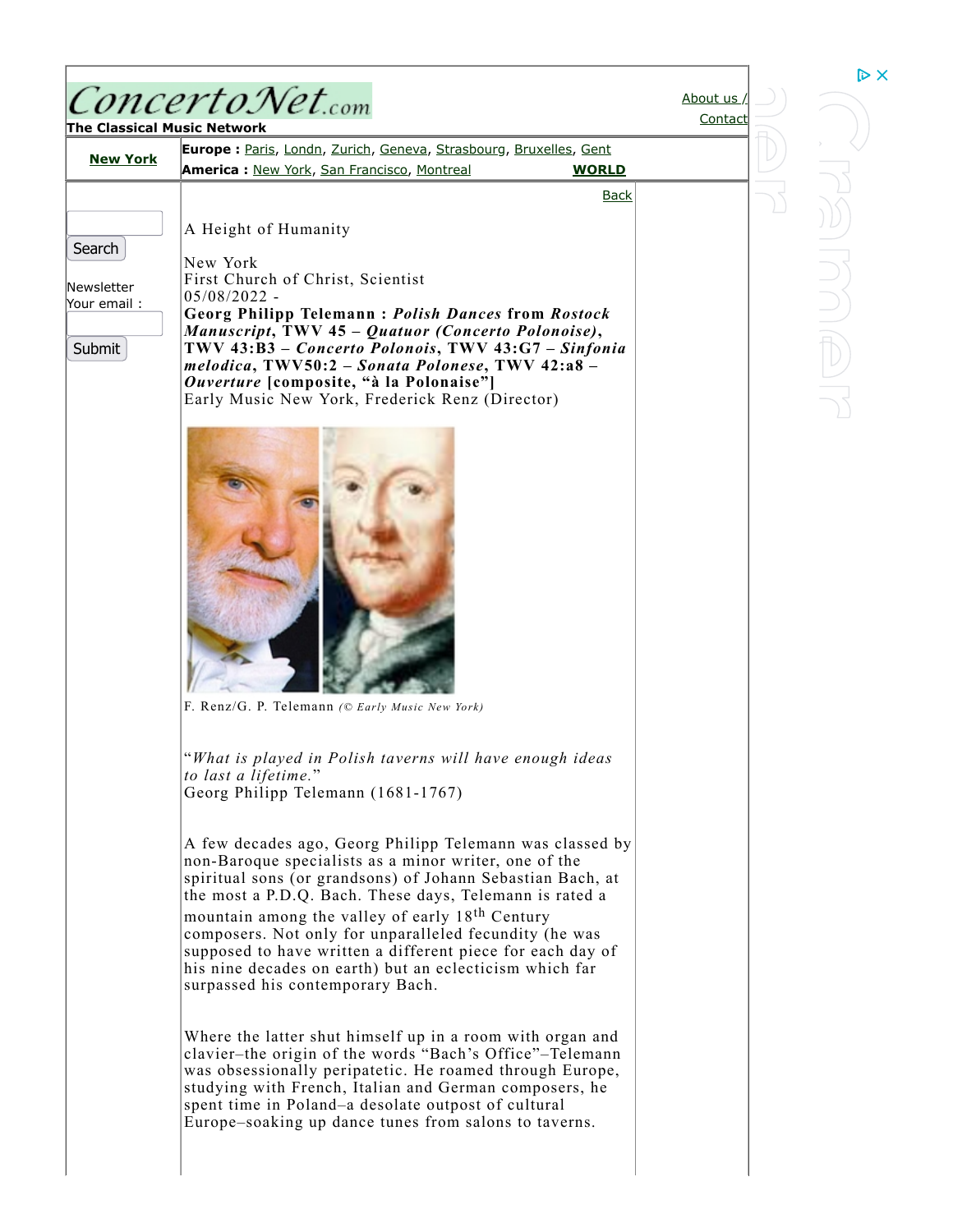(The latter is questionable. Having played accordion in several Polish taverns from Gdynia to Sopot, I never heard a polonaise among the stumbling vodka-besotted customers.)

The difference between Bach and Telemann is obvious. Had they lived 250 years later, Bach would have been Thelonious Monk or Anton Webern–but Telemann would be either Louis Armstrong or Charles Ives.

Bach wrote music with the help of God; Telemann was aided by humankind.

With inspiration, the ensemble Early Music New York last night never attempted Telemann's ample often pithless concertos. Instead, this splendid group confined themselves to the rare enchanting music animated by the Polish dances he inhaled while working for a Polish noble. And no ensemble could have given such delicious Baroque verisimilitude.

Director Frederick Renz, baton-less, often allowing the notes to be leaderless, has made the choice of *never* allowing his music to be antique. Yes, one had to work into the mood of Early Baroque, but after that, all sounded normal. Like a relatively large ensemble playing not only in perfect synch but with a sense of lilt, almost merriment.



Early Music New York *(© Benjamin Chasteen)*

After a a few seconds of adjustment, the solo processional of Wayne Hankin with a giant bagpipe seemed almost normal, the drone accompanied by open-string fiddle by Daniel Lee. (Mr. Hankin repeated this later with a miniature bagpipe and virtuoso fingering.) The movement *Les Moscovites* started with a bassoon solo becoming a quasi-chaconne for the whole 20-piece orchestra.

Even the "chamber" music *Sonata Polonaise* had its quirky side: three strings, the gorgeous theorbo playing of Dusan Balarin, and the subtle harpsichord continuo lines by Dongsok Shin.